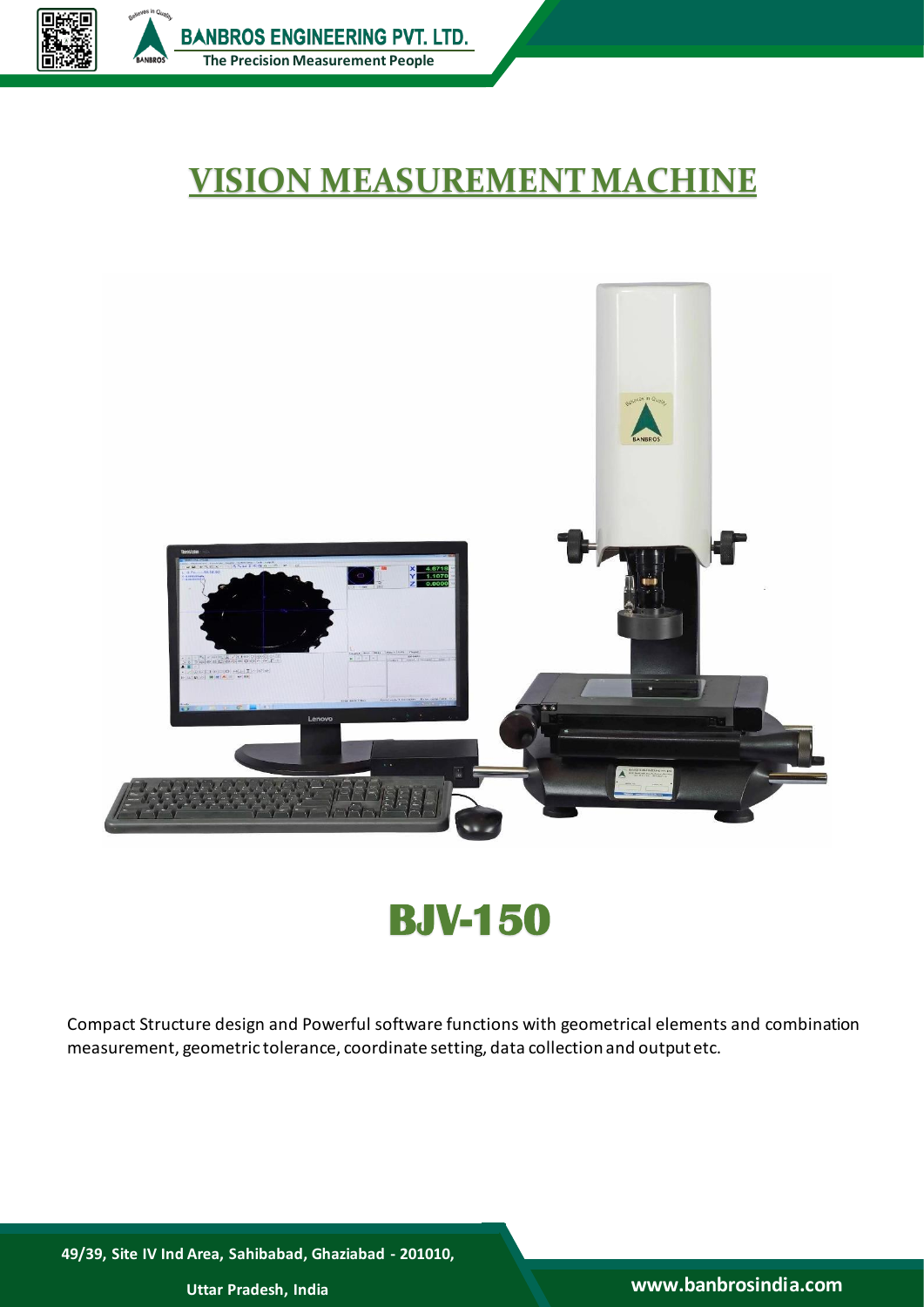

#### **FEATURES: -**

- The base and upright column adopt high precision of granite to ensure the stability of themechanism system.
- Z-axis adopts precision linear guide with clump weight and the lensis in even force up anddown to ensure the precision.
- The laserlocating indicator can rapidly find themeasuring position of workpieces.
- 0.7x<sup>2</sup>4.5x Stepless Zoom Lens.
- The grating scales that mounted on X-axis and Y-axis can make sure the high locatingprecision.
- Z-axis when mounted with grating scale can measure height of work pieces.

### **SPC STATISTIC ANALYSIS SOFTWARE: -**

All BANBROS Vision Measurement Machines are equipped with SPC analysis software to allow customers to analyze the measurement results in order to find the error trend in the production flowand have a chance to find problems in the production process on time to make a correction. This will avoid serious errors and waste in each production stage. The SPC Statistic analysis software provides a series of chart patterns & methods for management, such as Xbar-R, Xbar-S, Xmed-R, R-Rm etc, as well as a number of diagram representation methods, for example, vertical, horizontal, 3 dimension, connection diagram etc to improve quality management considerably.

### **Model BJV- 150 XYZ Axis Measuring Travel(mm) 150 X 100 X 100 Overall Dimension (mm) 480 X 460 x 620 Worktable Load capacity (KG) 10 Precision of X and Y 3+L/200 um Repeatability 2 um Resolution of grating scale 1 um CCD 1/3\*430 Pixel color CCD Magnification Optical magnification: 0.7- 4.5X,Image Magnification: 28- 180 X Light Source LED Operating Mode Manual**

### **SPECIFICATIONS: -**

**49/39, Site IV Ind Area, Sahibabad, Ghaziabad - 201010,**